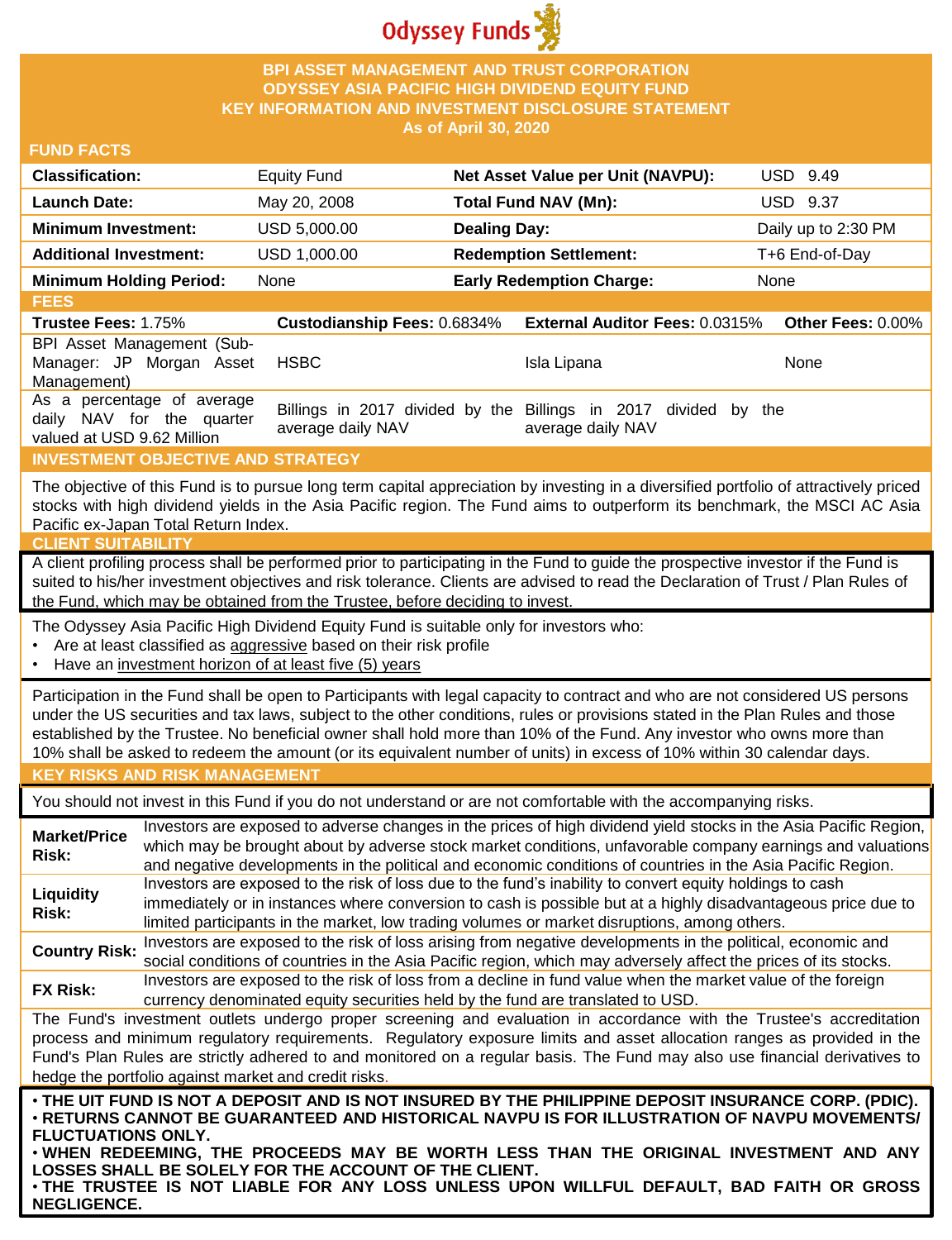## **FUND PERFORMANCE AND STATISTICS AS OF APRIL 30, 2020**

(Purely for reference purposes and is not a guarantee of future results)





Benchmark\* : MSCI AC Asia Pacific ex-Japan Total Return Index

| <b>CUMULATIVE PERFORMANCE (%) 1</b>               |            |          |          |          |               |           |  |
|---------------------------------------------------|------------|----------|----------|----------|---------------|-----------|--|
|                                                   | 1 mo       | 3 mos    | 6 mos    | 1YR.     | 3YRS          | S.I       |  |
| Fund                                              | 9.97       | $-14.12$ | $-15.79$ | $-19.23$ | $-10.72$      | $-5.10$   |  |
| <b>Benchmark</b>                                  | 9.82       | $-9.59$  | $-7.50$  | $-8.54$  | 6.60          | 34.98     |  |
| <b>ANNUALIZED PERFORMANCE (%) 1</b>               |            |          |          |          |               |           |  |
|                                                   | 1YR        | 2YRS     | 3YRS     | 4YRS     | 5YRS          | S.I       |  |
| Fund                                              | $-19.23$   | $-10.02$ | $-3.71$  | $-0.47$  | $-3.16$       | $-0.44$   |  |
| <b>Benchmark</b>                                  | $-8.54$    | $-5.69$  | 2.15     | 6.42     | 1.38          | 2.54      |  |
| <b>CALENDAR YEAR PERFORMANCE (%) 1</b>            |            |          |          |          |               |           |  |
|                                                   | <b>YTD</b> | 2019     | 2018     | 2017     | 2016          | 2015      |  |
| Fund                                              | $-18.75$   | 11.24    | $-9.01$  | 20.33    | 3.45          | $-9.91$   |  |
| <b>Benchmark</b>                                  | $-13.34$   | 20.14    | $-14.23$ | 37.63    | 6.18          | $-9.47$   |  |
| <b>PORTFOLIO COMPOSITION</b>                      |            |          |          |          |               |           |  |
| <b>Allocation</b>                                 |            |          |          |          |               | % of Fund |  |
| Equities                                          |            |          |          |          |               | 94.52     |  |
| Cash                                              |            |          |          |          |               | 5.93      |  |
| Time deposits and money market                    |            |          |          |          |               |           |  |
| Other receivables - net of liabilities<br>$-0.44$ |            |          |          |          |               |           |  |
| <b>Top Five Sector Holdings</b>                   |            |          |          |          | % of Equities |           |  |
| <b>Financials</b>                                 |            |          |          |          |               | 23.56     |  |
| <b>Information Technology</b>                     |            |          |          |          |               | 21.89     |  |
| <b>Real Estate</b>                                |            |          |          |          | 15.83         |           |  |

Communication Services 13.32 Industrials 10.11 **Top Five Country Weightings % of Equities** China 23.80 Hong Kong 16.53 Australia 13.28 Taiwan 12.98 Singapore 12.71

| <b>NAVPU over the past 12 months</b>     |         |
|------------------------------------------|---------|
| Highest                                  | 11.95   |
| Lowest                                   | 8.48    |
| <b>STATISTICS</b>                        |         |
| Portfolio Beta                           | 1.00    |
| Volatility, Past 1 Year (%) <sup>2</sup> | 25.82   |
| Sharpe Ratio <sup>3</sup>                | $-0.81$ |
| Information Ratio <sup>4</sup>           | $-2.48$ |
| <b>Current Number of Holdings</b>        | 61      |

<sup>1</sup>Returns are net of fees.

<sup>2</sup>Measures the degree to which the Fund fluctuates vis-à-vis its average return over a period of time.

<sup>3</sup>Used to characterize how well the return of a Fund compensates the investor for the level of risk taken. The higher the number, the better.

<sup>4</sup>Measures reward-to-risk efficiency of the portfolio relative to the benchmark. The higher the number, the higher the reward per unit of risk.

<sup>5</sup>Since inception.

6 Includes accrued income, investment securities purchased, accrued expenses, etc.

\*Declaration of Trust is available upon request through branch of account.

# **TOP TEN HOLDINGS**

| <b>Name</b>                               | % of Equities |
|-------------------------------------------|---------------|
| <b>Samsung Electronics</b>                | 8.10          |
| Taiwan Semiconductor<br>Manufacturing     | 7.85          |
| <b>CLP Holdings</b>                       | 5.06          |
| Hong Kong Exchanges & Clearing            | 4.62          |
| Mapletree Logistics Trust                 | 3.93          |
| China Mobile                              | 3.77          |
| Brambles                                  | 3.75          |
| PT Telekomunikasi Indonesia<br>(Persero). | 3.58          |
| Ping An Insurance                         | 2.90          |
| China Merchants Bank                      | 2.84          |
|                                           |               |

### **RELATED PARTY TRANSACTIONS\***

The Fund has no transactions and outstanding investments with entities related to BPI Asset Management and Trust Corporation (BPI AMTC).

Related party in accordance with BPI AMTC's internal policy.

For more information, you may contact us at (632) 8580-**AMTC** (2682),

email us at bpi\_asset\_management@bpi.com.ph or visit our website, www.bpiassetmanagement.com.